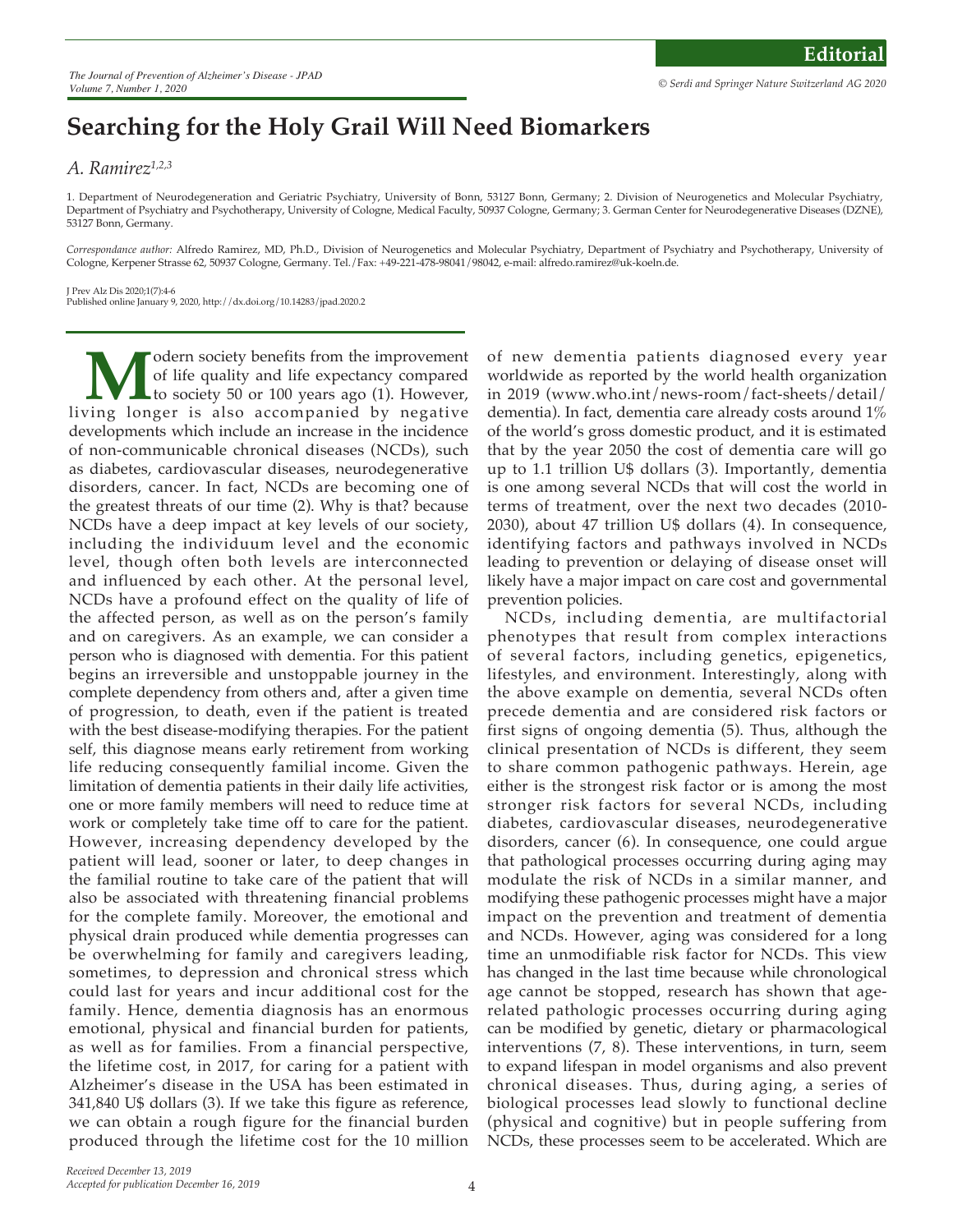the pillars (biological processes) driving aging? and How are they linked to the biology of age-related NDCs? These two questions are the main focus of the interdisciplinary field of research called "Geroscience" (8).

To increase the number of older people who "age healthily", i.e. reach older ages free of major chronic disease and disability, Geroscience will need to define one or more biomarker(s) which can inform on an agingrelated biological process and pathological development in these processes. In this issue of the Journal of Prevention of Alzheimer's Disease, Guerville et al. performed a narrative review searching in the literature for putative biomarkers of healthy aging. Herein, the authors faced the first challenge because research still lacks a clear definition of the biological processes which are tagging aging and not age-related diseases. In fact, a biomarker describing the process of aging independent of a disease might be difficult to find as medical research is focused on analyzing processes that are inherent to disease. For example, Alzheimer's disease (AD) research has been focused on the main hallmarks found in postmortem brain neuropathology, i.e. amyloid and tau. Both biomarkers might be good in reporting on the process of accumulation and aggregation of them in the brain of AD patients, even before symptoms appear (9). However, they are limited to a particular and specific disease process which might not necessarily correlate with aging. In fact, increased vulnerability of the brain to the initiation of neurodegenerative and nonpathological processes are thought to drive the cognitive decline observed in older individuals from the general population (10). In fact, the amyloid and tau positivity are 20-30% less than that observed in prodromal dementia patients, independent of the age analyzed (11). Using, therefore, AD biomarkers as aging biomarkers to target brain aging are likely to miss key events on the aging of the brain and in general. In a similar manner using disease markers derived from different NCDs might lead to a partial or even wrong evaluation of the aging process in general. Starting from three criteria for biomarkers of aging defined by the American Federation of Aging Research, Guerville and colleagues concluded that assessing frailty, i.e. age-associated state of increased vulnerability to stressors, might better predict mortality compared to several disease-specific biomarkers which are limited to specific organs. To search the literature, the authors based their search on biomarkers reporting on the nine hallmarks of aging proposed, in 2013, by Lopez-Otin et al. (12). The main reasons for this are the fact that these hallmarks have experimental evidence linking them to modulation of aging and therefore a potential effect on healthy aging, as opposite to frailty (13).

Neither of the biomarkers reported in this review showed convincing evidence to be established as a healthy aging biomarker underscoring the fact that Geroscience still has a long way to go before healthy aging biomarkers can be used in clinical

routine. Nevertheless, there are several interesting observations derived from the review that needs to be highlighted. First, the inclusion criteria used by Guerville and colleagues delivered basically only blood-based biomarkers. This also includes potential biomarkers informing on aging-relevant phenotypes operating in dementia at the systemic level. Thus, agerelated processes occurring in different organs may also influence aging and age-related pathogenic processes affecting the brain. This latter concept highlights the importance of having specific aging biomarkers reporting on the general aging pathogenic process modulating the risk of dementia, as well as other NCDs. Second, although the presented molecules cannot be included in clinical routine, a growing body of evidence supports their potential use as aging biomarkers. Third, inflammation seems to emerge as a common underlying mechanism for several of the reported molecules. For example, several lines of evidence in sirtuin-1, a marker proposed as a sensor for nutrient deregulations, showed that modulation of sirtuin-1 activity leads to modulation of inflammation in different tissues (14). In addition, the clusterin gene (CLU) coding for the apolipoprotein-J has been involved in inflammation and immune responses by modulating the activity of complement factors, immunoglobulins, and several other signal cascades (15). Importantly, among the aging markers proposed by Guerville et al., cellular senescence involves several inflammatory mediators, beyond p16Ink4A. This makes of cellular senescence an interesting aging biomarker because it informs on several of the other hallmarks of aging. Moreover, cellular senescence has been associated with several NCDs, including dementias (16). In fact, while originally the term senescence was defined in the field of oncology, further research has established that also during neurodegenerative processes, microglia, astrocytes, and vascular unit cells become senescent (17). Herein, senescence cells showed a unique secretory profile termed the senescence-associated secretory profile (SASP), as discussed by Guerville et al. Interestingly, several of the secreted protein in the SASP include inflammatory mediators such as IL-6, TNF-β, TGFβ family ligands, IL-1β, of which IL-1β is a central cytokine of senescence (16). While SASP was initially described in peripheral tissues and in association with systemic low-grade inflammation (16), SASP has been also found to be increased in cerebrospinal fluid (CSF) of AD dementia patients(18). Furthermore, in mouse models for senescence, it has been shown that modulation of the levels of SASP is associated with cognitive changes, microglia, and astrocytes activation(19, 20). Together, these data support the hypothesis of a crosstalk between peripheral and central immunosenescence related processes occurring in neurodegenerative diseases and also provide novel potential biomarkers reporting on the individual degree of senescence in the living aging brain. Furthermore, research has suggested a more general role